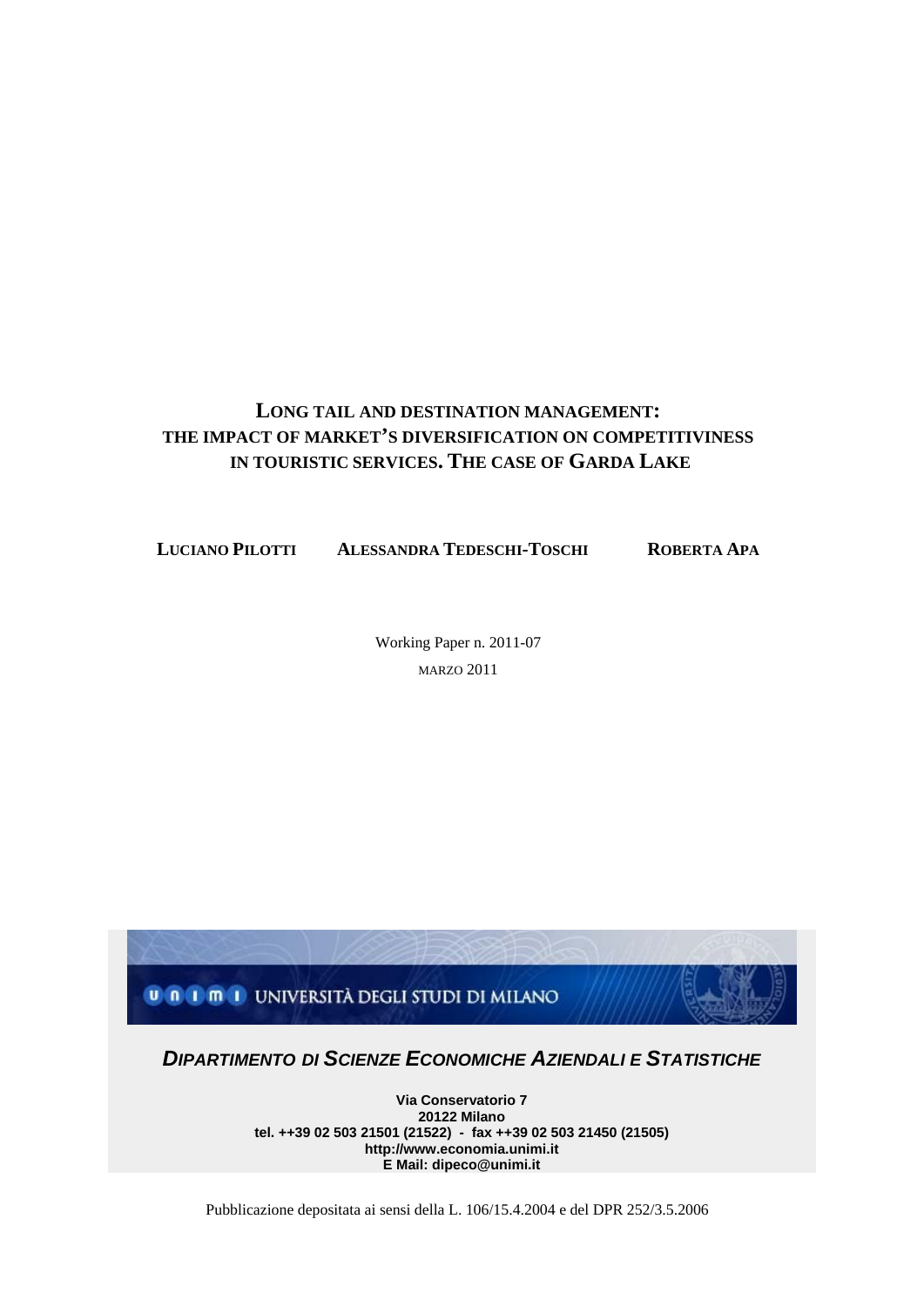# *LONG TAIL AND DESTINATION MANAGEMENT: THE IMPACT OF MARKET'S DIVERSIFICATION ON COMPETITIVINESS IN TOURISTIC SERVICES. THE CASE OF GARDA LAKE*

**Luciano Pilotti**, *University of Milan, luciano.pilotti@unimi.it* **Alessandra Tedeschi-Toschi**, *University of Milan, alessandra.tedeschitoschi@fastwebnet.it* **Roberta Apa**, *University of Milan, roberta.apa@unimi.it* 

#### **Abstract**

*Increasing global competition is also reflected in tourism. This makes clear the need to (re)define the concept of competitiveness of tourist destinations and its drivers, including consideration of a demand characterized by an increasing variety and differentiation, whose satisfaction requires the aggregation of different components af offer, also multi-local. The article examines these issues reassembling the main contributions of the literature in a larger pattern that includes several factors that determine the quality and hence the competitiveness of Multilocal Touristic Eco Systems, whereas addition to traditional performance indicators, also their abilities to respond the emerging long tail. The empirical case presented is that of Garda's Lake.* 

*Key words: Tourism Competitiveness system, service quality, long tail.*

#### **Introduction**

 $\overline{a}$ 

The increased diversity of demand for tourist services requires continuous rethinking of the tradeoff between specialization and breadth of the offer for the management of the "long tail". For this reason there is the necessity to find the nature of competitiveness in the territory, considered as a fundamental driver both in global competition and in the tourism sector in particular. In this regard, consideration must be that in literature there are different notions of territory and hence competitiveness: on the one hand, the traditional economic literature refers to the territory as a macro system and secondly the literature on territorial marketing considers as a subject of analysis geographical or urban circumstances. Finally, the other still more recent developments in tourism services marketing takes the concept of territory "destination" as micro component of the product / offer. These latter approaches also lead unidirectionally the concepts of marketing management both to territory-city and to - territory destination, thus ignoring the product ecological-territorial connections' investigation. In our work, however, these connections are retrieved by reference to a meso spatial dimension, namely an "eco-territorial system" that can take different levels and size depending on the competitive position sought and that is at an intermediate level between the country system(macro-area) and the touristic destination (micro-area). The ultimate objective of the work is actually to explore "evolved" matching among territorial economy, territorial marketing and marketing of tourism services. It is know that the competition in the tourism sector does not only occur between individual players/locations, but increasingly between multi-territorial systems quality and positioning of individual service components, but on the one the overall "multi-level ecological system"<sup>1</sup>.

The latter, in particular, comes from a dynamic balance among different system levels (territories, networks, enterprises and other stakeholders), which requires adequate internal and external governance systems. The competitive quality of multi-local territorial eco-systems (mLTS) is therefore not evaluated as the sum of "individual quality" but as " aggregate quality", the level of which comes from consistency of quality system and quality of individual services. On the other hand, to define the sources of the competitiveness of a region, a territory or a city has become a major issue, as measured inputs (resources) and output of destination management. policies. In this

<sup>&</sup>lt;sup>1</sup> Ecosystem is a system in which individual actors (actors, institutions, communities) move through strategic actions both passive and active and pose the different bases to generate value for the governance of interdependence. A system in which value creation takes place in a world of non-zero-sum-based dominated by innovation and common growth . In this regard see Pilotti (2006)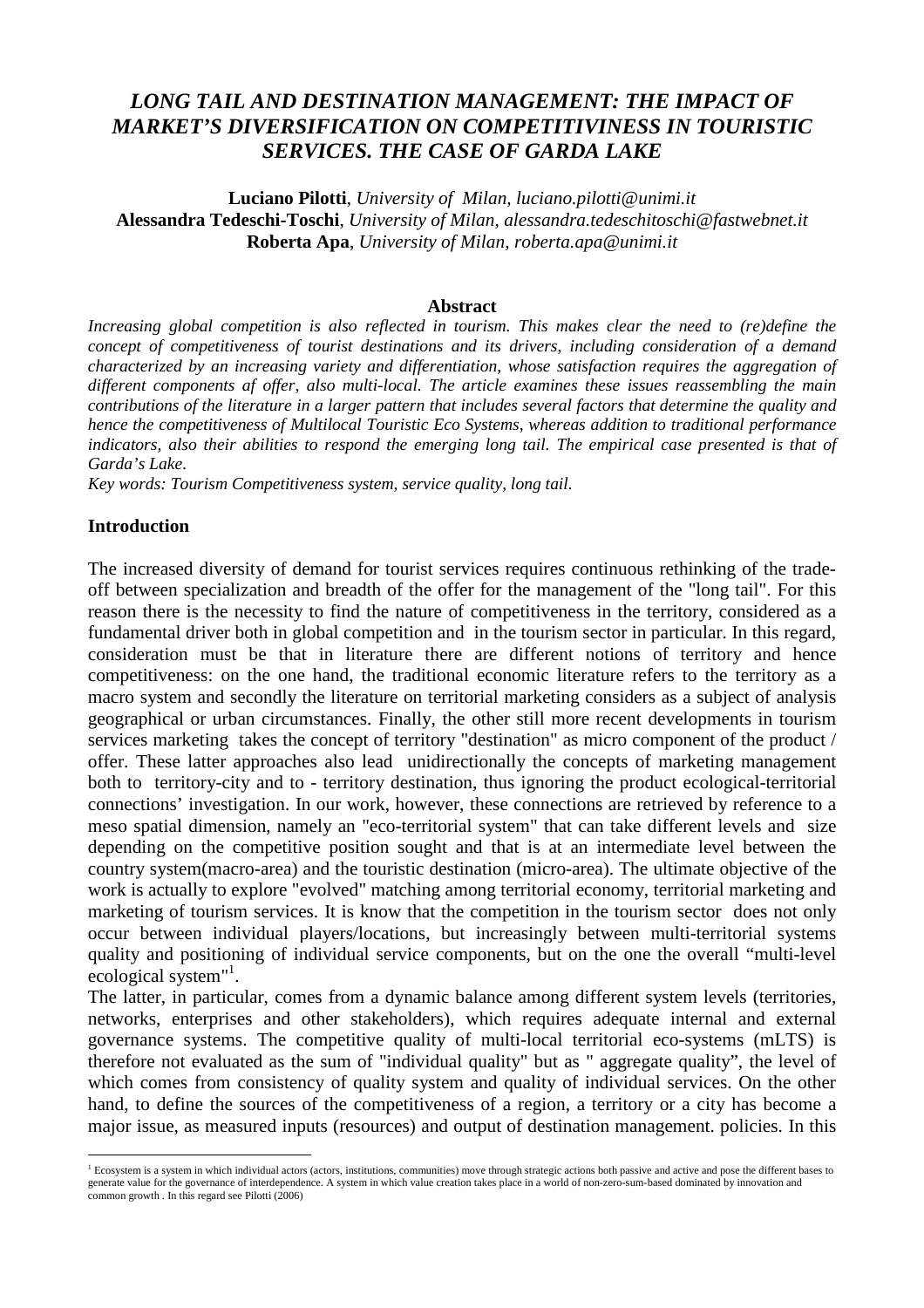context, the article discusses the main drivers of mLTS's competitiveness and their sustainability in relation to the resources held and activated, in view of satisfacting and creating

of confidence among the different stakeholders to enhance the attractiveness and value and therefore the purchase by consumers, increasingly segmented and discontinuous, compared with an increasingly flexible and accessible offer.

The paper deals with these issues starting from the definition of the competitiveness of territorial tourism system.

Subsequently a synthetic rewiev of the specialized literature of the destination management is effected and particularly of the contributions that dealed with the competitiveness of the tourist destinations highlighting the need of their integration to take account of current changes in global competition, which in fact amend the same drivers of competitiveness.

Such contributions are reassembled (paragraph 3) in an integrated model for the analysis of competitiveness considering a larger concept of destination, which refers to multi-local tourism systems. In the latter part of the work is finally suggested an empirical application of the proposed model with regard to mLTS of Garda's Lake highlighting the need to aggregate the various components through meta-organizers, respecting their excellence by developing inter and intra system co-petition mechanisms for a sustainable governance of the more suitable matching between long tail e fat tail. This means exploring on a meso-system level the more suitable matching for a medium-term growth from a "*long tail*" (long tail as diversification of de-specialized forms of offer and radically different niches of demand) in transition towards a "*fat tale"* (nonlinear and a-symmetric segmentation / distribution and defined as specialized diversification of offer's forms and of simple differentiation of demand's niche)

### **1. Between the competitiveness of the territories and the competitiveness of tourist destinations**

The growing centrality assumed by local systems into the competitive global arena, together with the complexity of the environment, the interdependence between systems and individual actors and the multiplicity of relationships between tangible and intangible resources requires a rethinking of some concepts developed in the literature on destination management. Among them there is certainly the competitiveness and attractiveness of tourist destinations and their drivers. It should be stated immediately that today there is no single definition of competitiveness of tourist destination. This, as we shall see, is due both to the fact that there is no single definition of the level of analysis (nation, region, city, destination) and the change of context and sectoral factors (demand and offer for tourist services) which require a continuous adaptation of system policies and those of the individual components and therefore of its performance indicators. On the other hand, the competitiveness of a tourist destination is a " *complex concept because a whole range of factor account for it. Competitveness is both a relative concept (i.e compared to what?) and is multidimensional dimensional (i.e, what are the salient attributes or qualities of competitiviness ?)* (Dwer & Kim, 2003). The search for a new approach for assessing the competitiveness of tourist destinations thus passes necessarily through the analysis of contributions from different disciplines, among them, that of the economic literature, literature of strategic management (international business literature) and that of territorial marketing.

Indeed, in the literature on destination manangement we observe the attempt to adapt the definition of competitiveness of different countries and then to more localized areas (clusters, regions, cities) to tourist destinations, based on the Ricardian theory of comparative advantage and on that of competitive advantages. In particular, the importance attributed to the price differential (related to different production costs) as a source of "Competitiveness in inflencing visitor flows" (Dewer and Kim, 2003) comes from the theory of comparative advantage (Ricardo, 1817). Other ideas to define the competitiveness of a tourist destination are covered by the concept of "constructed advantage" (Foray, Freeman, 1993), developed to assess the competitiveness of nations and later adapted locally by Mothe and Mallory (2003, 2004, 2006) , who argue that in a knowledge economy, social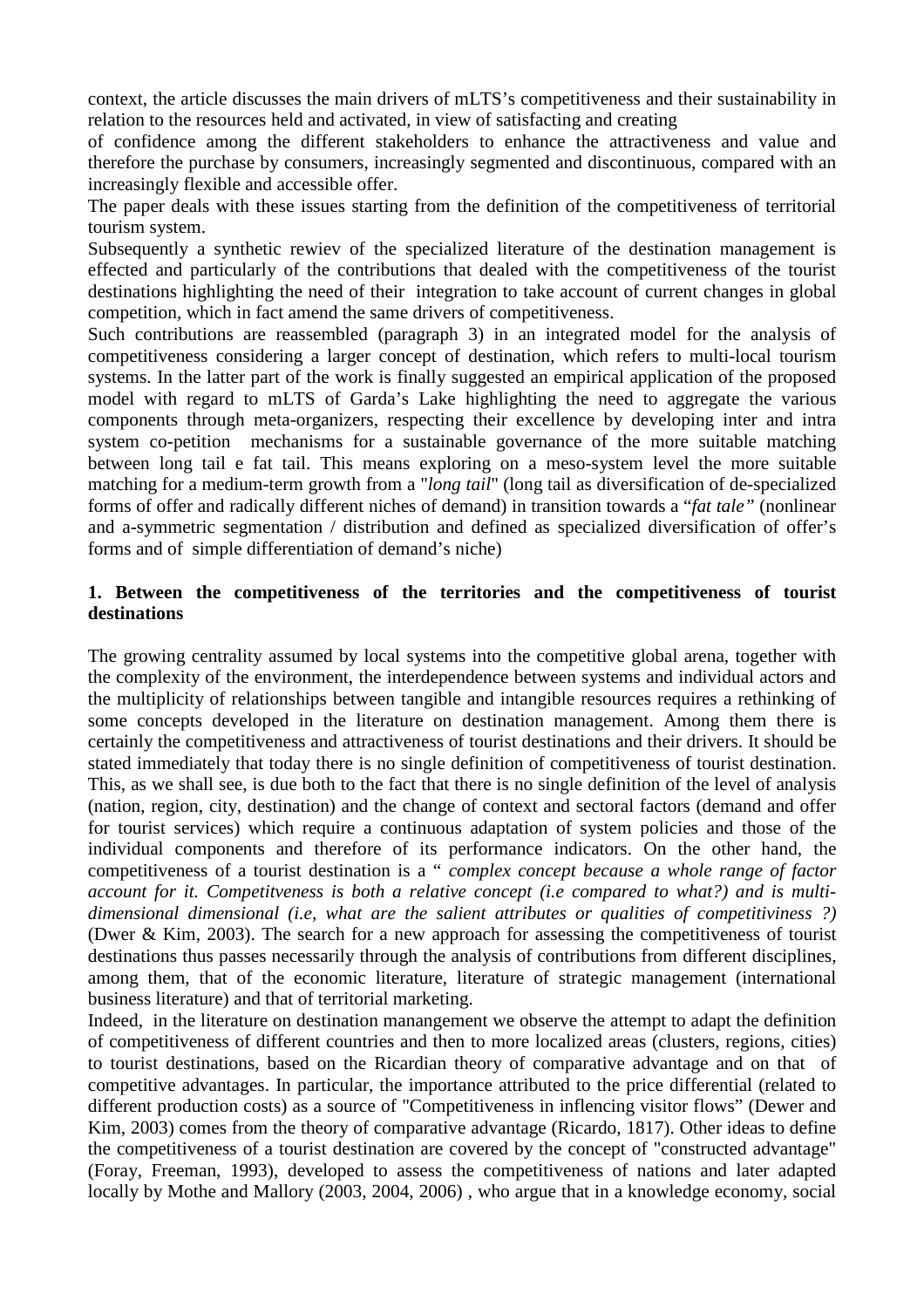space is the key, and therefore built advantages, as the creation of new knowledge, the emergence of services to facilitate the exchange and transfer of knowledge, enable us to understand the utilization of new competitive positions by the territories. Turning to the contribution of the International Business Theory, as itis known, it introduces the concept of "competitive advantage", recognizing the changing nature of competitiveness (as opposed to the static comparative advantage). Within this field of study, a significant role is attributed to Porter (1998) that identifies local competitive advantage in the interaction among: factor conditions (skilled labor market and infrastructure), demand conditions, presence of related and support areas, business strategy within their industry, policies to support training, demand adjustment<sup>2</sup>. Recent work by Porter (2000, 2001), provide interesting insights on the importance of social characteristics and of the embeddedness of territories and, therefore, on trust and social resources. A further contribution of literature to define management strategies of competitiveness of tourist destinations comes from the recognition that the competitiveness of a territory is closely related to those firm/ actors involved in it. As regards the contribution of territorial economy to the definition of tourist destinations competitiveness, it is mentioned Camagni (2002), which considers the territory not only as an environment in which businesses operate, but as the local system at the intersection of technological and business externalities as well as economic, social and governance. In this perspective, the sources of territorial competitiveness are ascribed to human capital, social and relational. Hence the notion that territorial competitiveness cannot emerge from the static comparison of the performance of different areas and not as the single sum of the competitiveness of local firms conseguentely is not enough to adapt approaches "macro" in local contexts, or micro approaches to larger contexts (territories), but it is necessary to adopt an approach that provides an intermediate level of analysis between the "micro" (firms) and "macro" (nations), a meso-level economic involving also the socioeconomic and relational aspects. In this sense, the territory becomes a true resource for development among identity, culture and history for a renewable community. Its value is not static, but dynamic and therefore strengthened through coordinated efforts and projects. The territory generates trade both internally and with external geographic areas in order to create value for the whole community by means of community. This statement builds on contributions that focus on the role of the "relational" variable in local governance (Caroli 1999, Van den Berg (1999); Vesci, 2001) and, in particular, bring back the competitive success of the territories to the ability to manage "global space of flows", rather than the sole use of local resources in atomistic key (Doel and Hubbard, 2002.) In this context the role of connective tissues is assigned to the territories and to relational spaces that is contexts characterized by dense interactions, valuable for the production of economic value (Paiola, 2006). In this direction also fit the most recent literature on industrial districts and clusters localized production (Grandinetti and Tobacco, 2003; Beccattini 1998; Rullani 2000).

### **2. The competitiveness of tourist destinations among territory, identity and multi-territorial system**

The centrality of territorial systems in the global competition is well described in the tourism industry.

In this sector, tourists are increasingly demanding products with identity contents (not just environmental but also social, cultural and historical), require less mediation between sector players (hotels, tour operators, etc.) and territory (holiday as an opportunity for learning), and they want better processes of co-creation of experience and consumption.

Under this circumstances, it is necessary an effective governance of touristic territorial system and own endowed and created resources, through a bottom up process that permit to share with the stakeholders the development, maintenance and sustainability of touristic destination.

These concepts are widely recognized in literature, so we can do some considerations.

<sup>&</sup>lt;sup>2</sup> In this sense, Porter is the first who don't use the self-referential dimension of firm, then he is the first to consider the size of the external environment as a factor for the success of firm and, consequently, for the success of territories.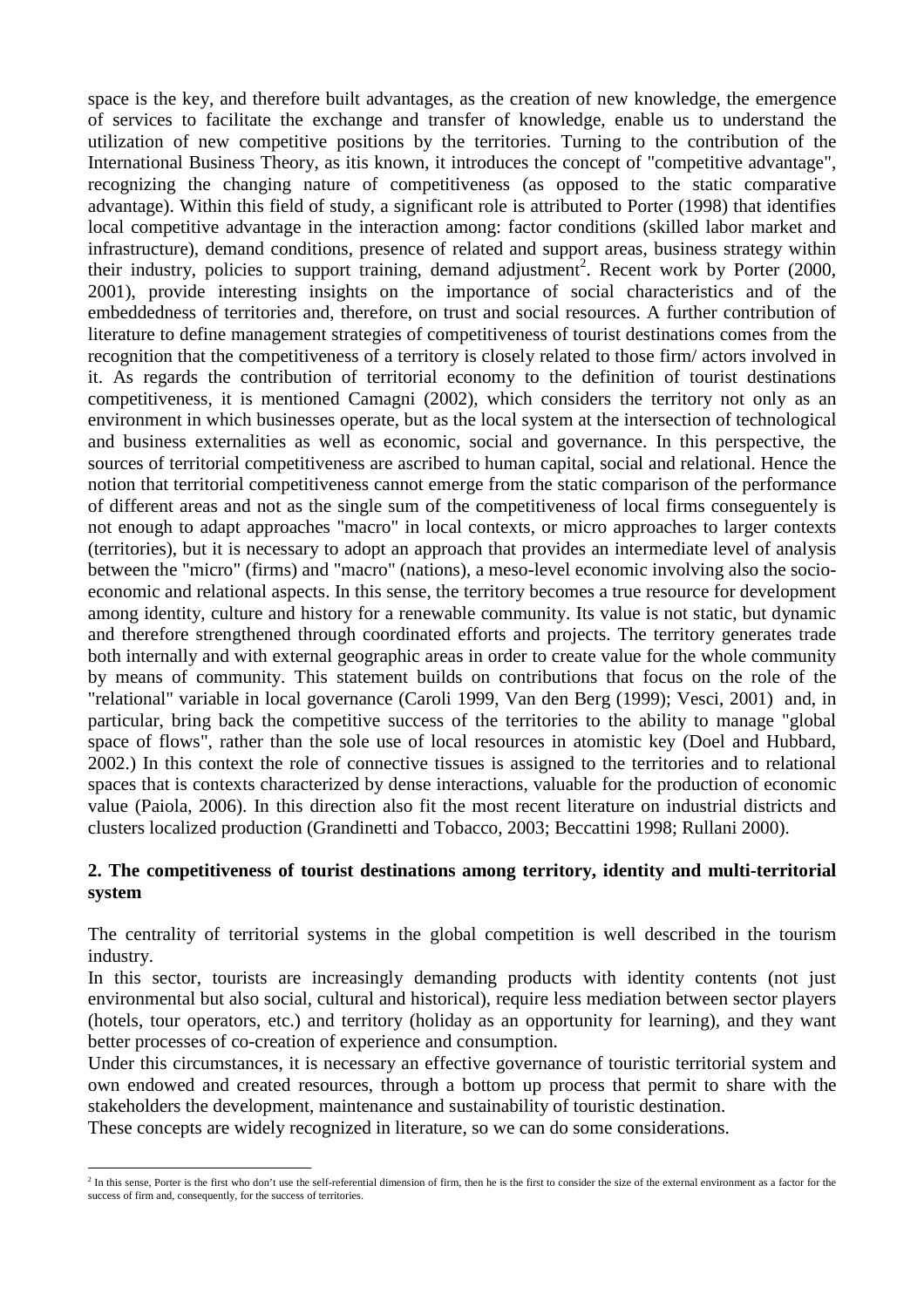Firstly that in Destination Management literature the definition of territory is not well defined(Burkart, Medlinks, 1974; MacCannel, 1974; Gunn, 1988; Cooper at all., 1993; Swarbrooke, 1995; Della Corte, 2000; Penchlaner, 2002). However, it is well known that a touristic destination is a physical place "approved by the demand", a homogeneous territory with production-delivery vocation of one or more tourism products, configured on the basis of natural or artificial attractions, existing or created ad hoc, that the district actors propose to the market in a unified way, though not always consciously<sup>3</sup>. In other words, the touristic destination is a territory that have fleeting boundaries, but sufficiently shared by supply and demand, which is characterized by one or more attractive factors that allow tourists to perceive it different from other tourist destinations.

The second consideration regard the centrality of territorial dimension in the touristic competition. (Middleton, 1994; Go e Govers, 2000; Flagestad e Hope, 2001).

The literature recognizes that the competition is among destinations rather than among individual firms, and that the actions of individual territorial components (Tourist enterprises or local institutions) do not determine the capacity to attract resources (tourists and new capitals). Instead this capacity is the result of their systemic action integrated with a coherent tourism development plan which is the expression of different territorial interests (Golinelli, 2002).

Given these considerations, we can support that the literature about the definition of territory and its centrality in the competitive processes ignores the need to "aggregate or disaggregate" different territory in a flexible way. The international competition is not limited to the traditional geopolitical or geo-territorial areas, but takes place among meta-organized territories, in which value creation takes place in a world of *non-zero-sum-based* characterized by innovation and growth policy (Pilotti, 2006), that are the "Touristic Multi-Local Eco-Systems" (TMLES).

Hence our attempt to propose a descriptive model that considers the drivers of competitiveness of Touristic Multi-Local Eco-Systems. In these systems, "single" territory becomes "ecological" container of the richness and dynamism of the inimitable factors, thanks to its history and diffuse institutions, to the capacity to feed their knowledge with new ways to produce and use, and new ways to connect actors and institutions inside and outside the system. All this creates competitive advantage for the system (Pilotti, 2006).

The transition from a individual (territorial) competitive logic to Multi-Local Eco-System logic, requires the existence of common objectives toward which converge capacity to planning, human and financial resources and moral energies. It is also necessary, the continuing search of an adequate level of consensus (mobilization, consultation, cooperation of the actors) and the ability of the involved actors to set and respect clear rules of behavior and action (Bramanti, 1997).

This is a broader concept of tourism offer that extends the boundaries of the analysis of competitiveness sources towards the competitiveness of tourist destinations.

From this point of view, we propose a synthetic review of principal competitive drivers on destination management considering that in this literature the changes that have altered the sources of territorial competitiveness are recognized, but the models of evaluation of the overall competitiveness of tourism systems were not clearly developed.

Some authors have focused on some drivers of competitiveness of tourist destinations, others have proposed more comprehensive models, but still refer to the "tourist destinations", shifting concepts from the macro to micro, thereby ignoring the externalities arising from inter- connections macro  $\Rightarrow$  meso  $\Rightarrow$  micro  $\Rightarrow$  macro (...) which make the ecology systemic one of the main drivers of competitiveness of multi-local touristic systems. In particular, as regards the tourist destinations competitiveness drivers, these were in turn identified in the resources (natural or created) in territorial policies (Poon 1993) 4, in individual operators policies and in the tourist behavior (Rispoli and Tamma, 1995; Valdani and Guenzi, 1998)<sup>5</sup>. In reference to multidimensional

 $\overline{a}$ 

<sup>&</sup>lt;sup>3</sup> Keller P., *Destination Marketing: strategic questions*, in AIEST, Destination Marketing, Reports of 48th Congress in Marrakech (Marocco), San Gallo (CH), Publications of the AIEST, vol.40, 1998

<sup>&</sup>lt;sup>4</sup> In particular Poon (1993) suggests four key principles that destinations must follow to be competitive: make tourism a lead sector, namely, put the environment first, strengthen the distribution channels in the market place and build a dynamic private sector.

<sup>&</sup>lt;sup>5</sup> Rispoli and Tamma bring back the " tourist destination quality " to the suppy ability to enter into a dialectical relationship with the turists, responding effectively and efficiently to the needs of destination users, to the "depth" with which the user participates in implementation of the supply, to the "scale" of alternatives that the destination is able to guarantee and to the " choice "of options actually usable by tourists based on its availability for expenditure. Valdani and Guenzi apply a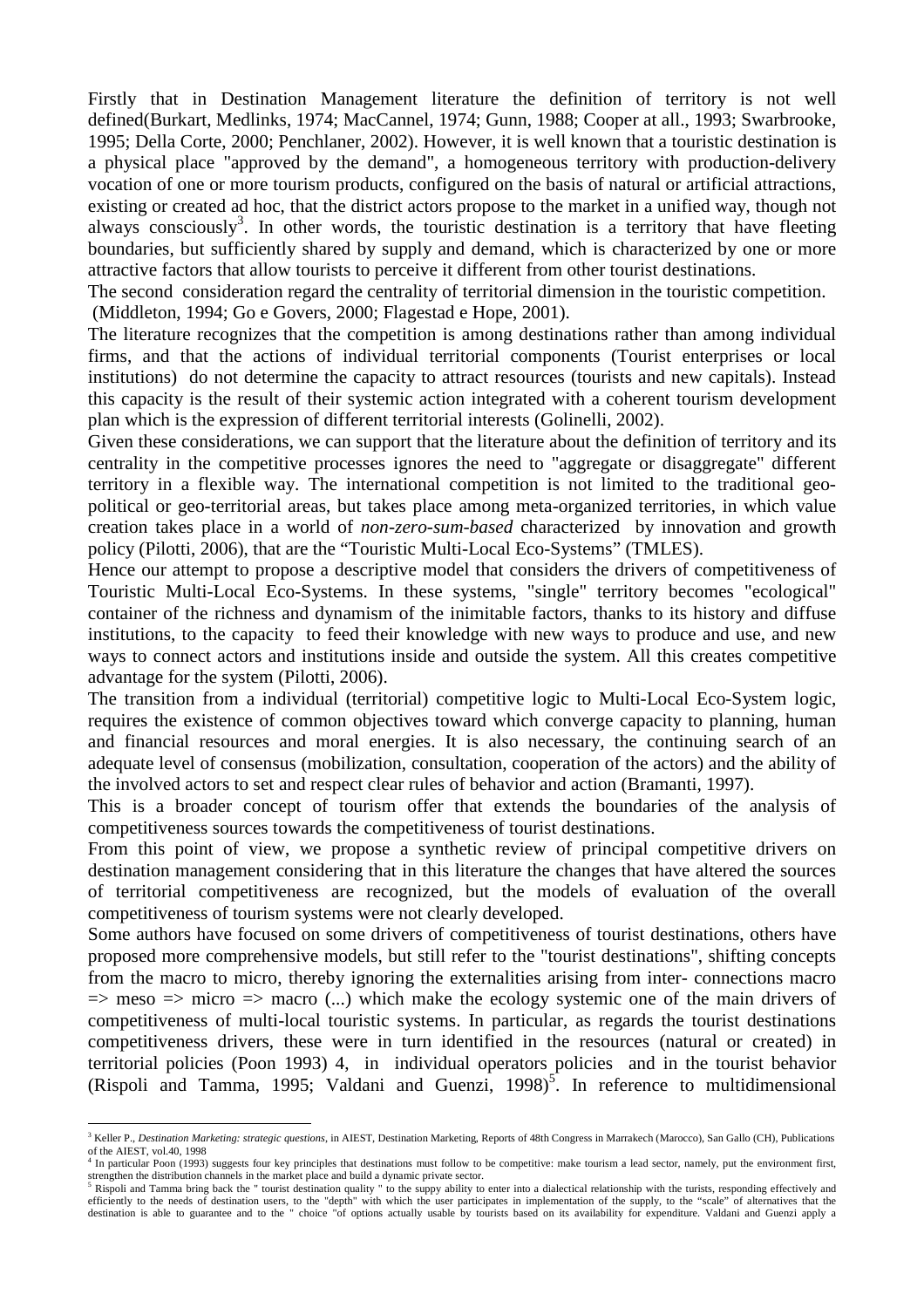approaches, examples are the work of Go and Govers (1999) that evaluates the tourist destination competitiveness based on structural and environmental factors and the work of Buhalis (2000) that introduces the capacity of "integration of supply" as factor of competitiveness.

The importance of relationships as drivers of competitiveness of tourist destinations was introduced by Senn (2002) that emphasizes the role of openness to the outside (accessibility and infrastructure system), the innovative capacity of the economic environment and quality of life (services, environment, security).

As mentioned, some of these contributions are collected and incorporated into more complex analytical schemes that consider several factors that properly integrated, describe the competitiveness of a tourist destination. Among these must surely remember the model proposed by Crounch and Ritchie (1993, 1995, 1999, 2003), which have great impact on current theoretical developments.Therefore it is appropriate dwell briefly on the work of these authors, who starting from the model of "diamond" of Porter (1990), consider many factors (nation-specific, industry specific and firm specific), by reducing the tourist destination competitiveness to its sustainability not only in economic and environmental sense, but also in social, cultural and political sense.

In that perspective, tourist destinations competitiveness is influenced both by characteristics of the global macro environment (not directly related to the tourism sector) and those of microcompetitive environment. In this context, the overall tourist destinations competitiveness is influenced by four groups of factors: *core resources and attractors*: (composed of primary factors of destination appeal, that are the fundamental reasons why a tourist chooses a specific destination over another); *supporting factors* (needed to support the tourism sector); *destination management*  and *destination policy*.

The destination competitive potential is limited or conditioned by a number of situational factors called situational conditioners which are different from the factors described as yet. The effects of this group of factors determine scale, limits and potential of destination competitiveness by filtering the influences of the other three groups of factors.

This requires an appropriate strategic framework or policy-driven for planning and development of a destination that provides a guiding hand to the direction, form and structure of tourist development, with the aim of creating an environment that provides maximum benefits with minimum negative impacts.

As we have just said this model has experienced a large following, inspiring many further studies on the subject. Among these one may remaind the work of Ritchie, Crounch e Hudson (2001), Faulkner, Oppermann and Fredline, (1999) and Enright&Newton, (2004, 2005) after integrating the model with quantitative and qualitative indicators, have test it by integrating the industry setting factor and the destination attractiveness mainstream factors. However, some condition of Crouch and Richie model has been criticized, in particular: the lack of directionality of relations among the different competitiveness dimensions, of homogeneity among some main variables and the lack of references to demand conditions (Dwyer and Kim, 2003). From this point of view Dwyer e Kim proposed a rationalization model, according to the "resource based" and neo-structuralist model of Crouch and Ritchie, proposing a framework where demand conditions are a primary determinant of the tourist destinations competitiveness.

According to the authors, tourist destinations competitiveness is a function of:

- $\Rightarrow$  resources and attractors, which make the destination attractive to potential customers (including natural and heritage resources and support factors);
- $\Rightarrow$  destination management (including destination mangement organisation, destionation marketing management, destination policy planning and development, human resources development, environmental management) ;
- $\Rightarrow$  situational conditions, that are exogenous factors, but controlled by the mangement ( destination location, competitive micro environment, competitive macro environment, safety, securety and price competitiveness );

 $\overline{a}$ psychological perspective: the consumer purchases essentially an experience, an emotion. The destination value increases if the offer components are much stronger and coordinated with the relations.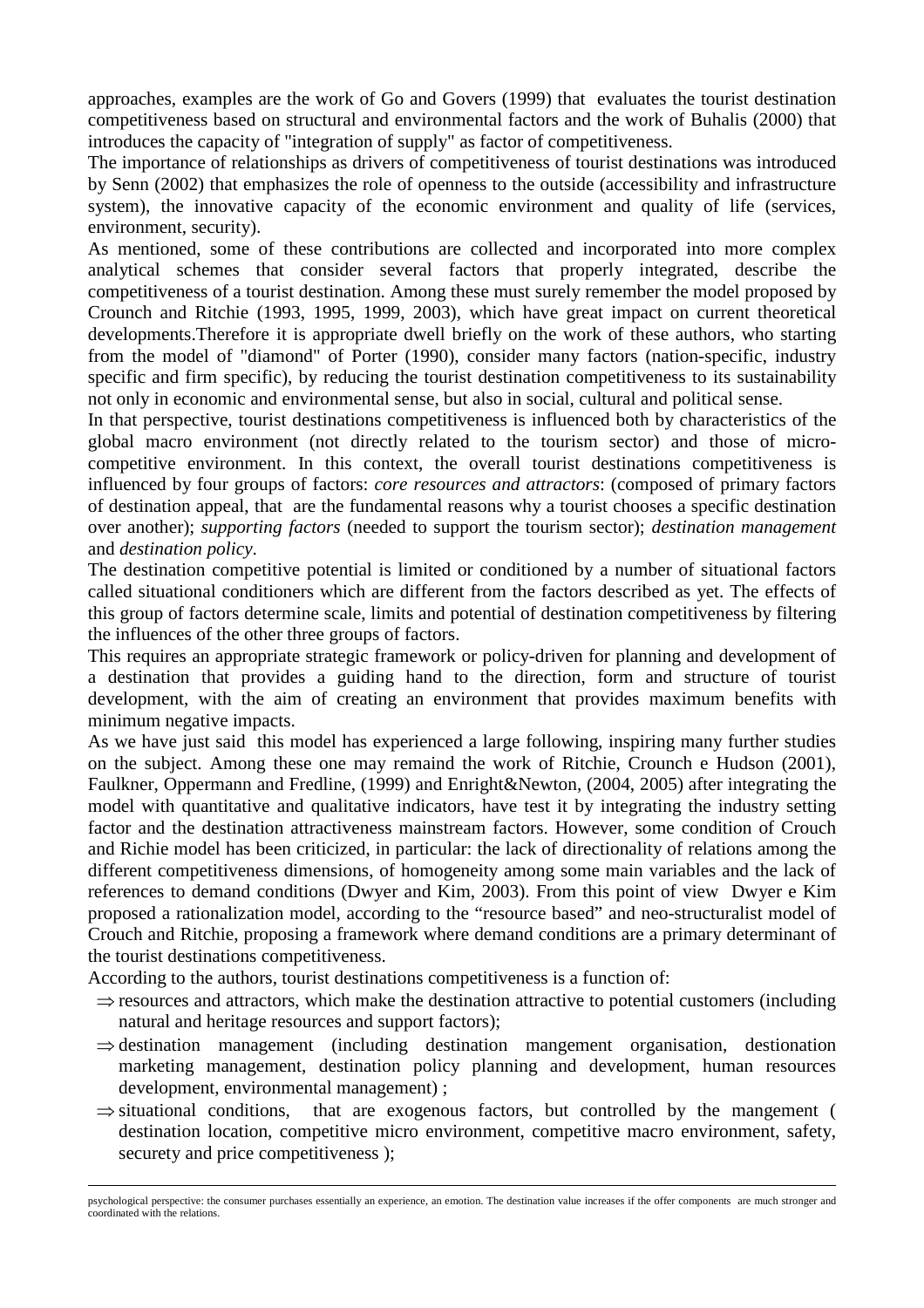$\Rightarrow$  demand conditions (tourist preferences, awareness of destination, destionation image).

Dwyer e Kim show that the determination of destionation competitiveness is complex because many conditions, which can significantly influence the competitive performance and residents quality of life, are difficult to control by a destination manager. In this situation the intervention of Destination Mangement Organizer (DMO) in is needed to transform resources into products required by tourists.

Crouch and Ritchie's classification of destination competitiveness factors explains the difference between comparative advantages (derived from natural, cultural and human resources) and competitive advantages (related to financial, legal, informational, relational and implementation resources), and it shows that the development of a tourist destination does not depend only on its natural and artistic resources, but also the expertise and synergies that it is able to activate.

In the same way Dwyer and Kim distinguish the resources in endowed resouces (natural, heritage and cultural) and created resources (tourism infrastructure, special events, range of available activities, entertainment and shopping) and supporting factor (including tourism infrastructure, quality of service, accessibility of destination, hospitality and market ties).

This demonstrates that many destinations tend to build their success valorizing their natural and cultural resources, because that are non-reproducible, non-imitable and scarce resources (Barney, 1986, 1991, Amit and Schoemaker, 1993 ; Dierickx and Cool, 1989; Grant, 1991, Hamel and Prahalad, 1994). However, there are examples of destination that have focused on artificial resources, such as Las Vegas (Chon and Mayer, 1995).

In this territorial context, tourist destination should be on a network where there are involvement and coordination of different interlocutors. Involvement allows various actors to participate in destination decisions, from network perspective and not from hierarchy perspective. Instead, coordination gives a systemic view of the local tourist offer.

Recently Caroli (2009) proposed a model in which the tourist destination quality is determined by its meta-ability to "create value" for the demand. Value generation is realized putting the tourists in a position to co-produce their own experience, thus differentiating it from competitors supply.

To this end, Caroli creates a value chain "à la Porter" that determines the tourist destination quality according to a precise mix of capacity, identified according to activities that the tourist makes during the tourist experience. These capacity are divided into primary and cross-cutting capacity.

The primary capacity generate value directly influencing the tourist's stay, these one including the communication capacity to communicate (satisfy the tourist's information needs); the capacity to give hospitality to the tourists; the capacity to entertain, the capacity to accommodate (accomodation facilities and services) and the capacity to astonish (due to the beauty of the area, special events and innovative structures).

This model recovers some concepts of Pilotti (2001) about territorial economy and it identifies cross-cutting capacity such as the capacity to integrate the most relevant offer components to a tourist destination (internal integration) and these components with the other components of nearby destinations (external integration); and the capacity to plan and to sustain a compatible tourism development with the environment, economy and society of the destination, in which there are competitive economic actors that valorize the attractive factors of destination.

Therefore, Caroli's model evaluates the capacity to create value of tourist destination in terms of benchmarking and future development, following a work of Pilotti and Fiscato (2006).

## **3. A model for evaluating the quality and competitiveness of Touristic Multi-local Ecosystems**

The model for evaluating the quality-competitiveness of Touristic "Multilocal Ecosystems" (TmLES) presented here complements the model of Dwyer and Kim and the model of the Ecology of value (Pilotti, 2001), also introducing the concept of sustainability not as a limitation, but as an approach to strengthen the competitiveness.

The model of ecological value of Pilotti, assumes that the current competitive environment which increasingly demands excellence, flexibility and integration of services, the networking process is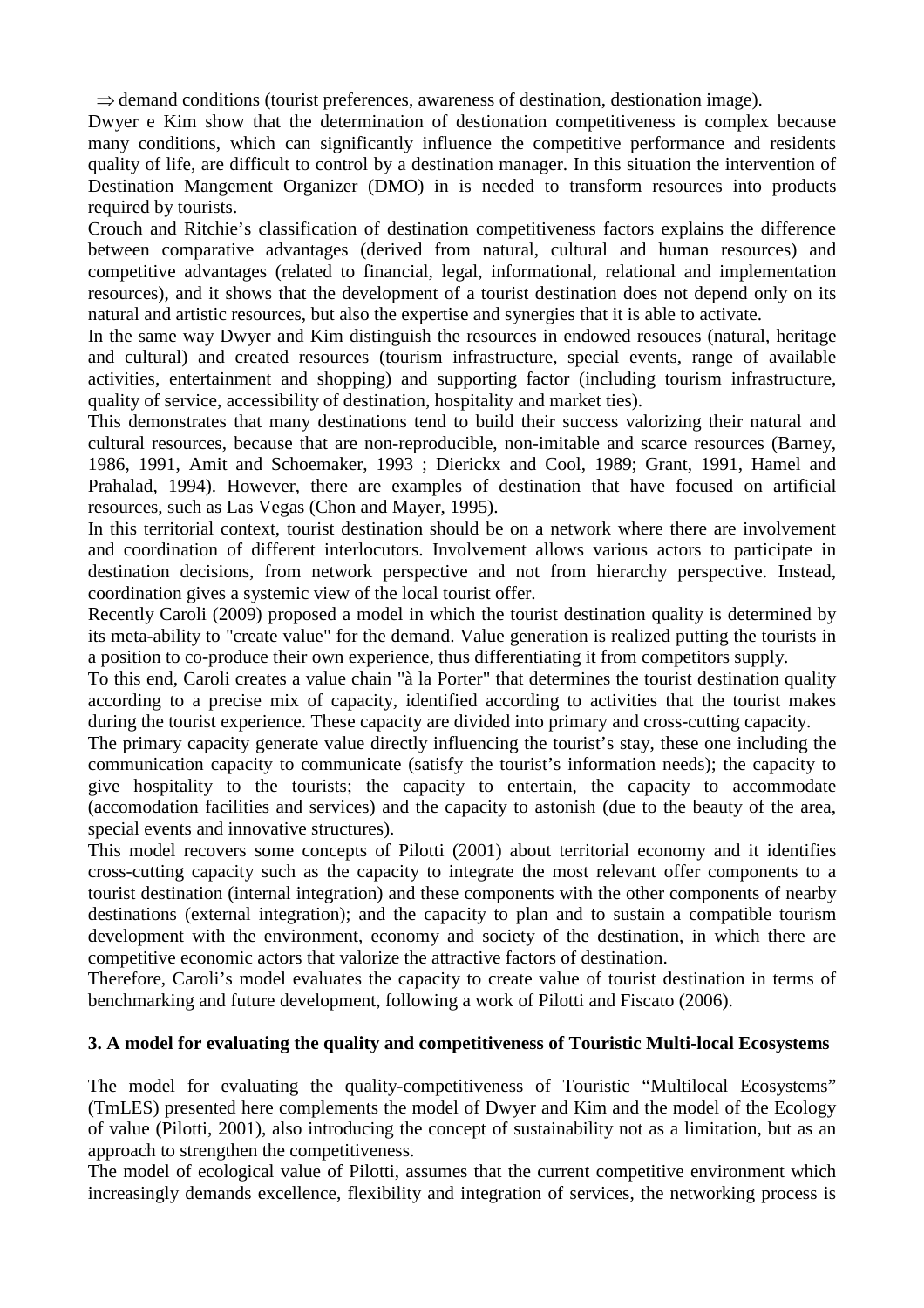the dynamic bridge between local and global knowledge. The process allows one side to de-localize the knowledge statements in the places of the territory and secondly to re-contextualize knowledge useful and compatible with innovative modernization of the former. In this context it is strategic to control the relations' system you are part of, contribute to the building and be part of a node with an injection of originality and creativity (Vaccà, 1996; Vicari, 1998). To assess the competitiveness of a TmLES a time-space oriented value matrix is identified that resembles the logisticcommunication-connective logic.

This system will allow high accessibility and high appropriability of useful and intercepted resources by the home network and the network of networks, operating in terms of mobility, connectivity, communication, quality-learning in the accumulation of new knowledge and useful skills (Pilotti, 2001 ). This matrix that was developed to highlight the value chain space-time extended of post-Fordist city area, can be applied to the context of TmLES, using key proxies that emerged from the model of Dwyer and Kim (see Figure 1)

**Fig. 1: A model for evaluating the quality and competitiveness of Touristic Multi-local Ecosystems**



This model is a strategic-ecological model in which it appears as all activities must interact to make a competitive and attractive TmLES. In particular, the matrix shows the basic activities, namely the space-time processes that bring both value and innovation and tend to reduce costs. Among these activities there are: the destination management in relation to all policies in the destination management to improve long-term living conditions of population, maximizing tourist satisfaction, maximizing the profitability of local firms and multiplier the effect of tourist attraction (Buhalis, 2000), situational conditions identified by Dwyer and Kim and sustainability, understood in its broader definition of environmental, the cultural, social and economic sustainability in order to optimize the impacts of tourism by ensuring a sustainable balance between the economic benefits and socio-cultural and environmental costs.

The core activities appears as interdependent as balanced are the activities they are produced by, both in relation to the additional value, both in relation to overall costs'cut that will be measured in their potential to extend the offer of varieties and expansion of the division of labor in the spacetime TmLES (Pilotti, 2001). The model also identifies two sets of activities that converge in feeding one or both effects model: attractiveness and competitiveness, these activities, as defined by Crouch and Ritchie first and Dwyer and Kim then, are the main reason that drives tourists to choose a particular destination.These activities are obviously of primary importance on which it becomes necessary to intervene.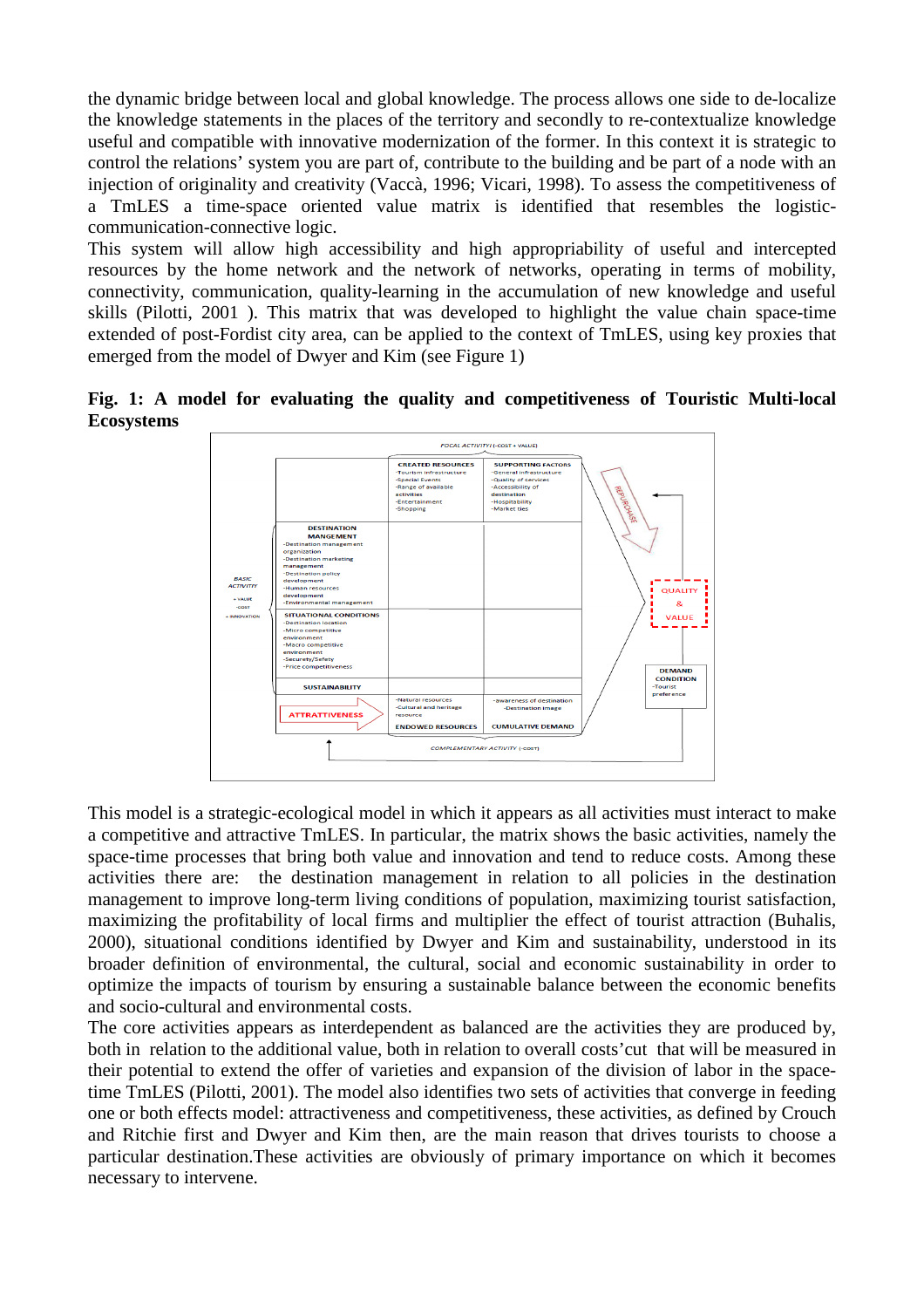In particular, the focal activities are those activities on which you can take action to reduce costs and increase the value for the entire system, creating better results in terms of attractiveness and competitiveness and repurchase. Among these activities there are the created resources, resources identified as closely linked to tourism (tourism infrastructure, special events, entertainment, shopping) and supporting factors that, as already shown by Crouch and Richie, are all factors that contribute to a strong tourist field. Instead complementary activities are those activities that enable it to intervene only in the sphere of cost reduction, which are defined endowed resources, resources of its territory, which are often the true source of competitive advantage in one area, resulting in both poorly imitated, and therefore highly differentiated and immediately usable. The connection and interaction of all activities outlined in the matrix can then create quality and value for TmLES which, in turn, helps to determine attractiveness and competitiveness for the system. You create a virtuous circle between attractiveness-competitiveness-trust-Satisfaction, implemented by the intrasystem (Fig. 2). These resources together with the cumulative demand (awareness of destination and destination image) can act to enhance the attractiveness of the system.

Enhancing the value of local resources and territorial expertise creates value and quality for the entire system, which requires adequate governance for the involvement of multiple stakeholders, to define their role and meeting their expectations towards greater cohesion

This implies the system need to meet the best possible interests of various stakeholders (residents, tourists, firms, etc.). The satisfaction of these subjects therefore creates trust, and purchase incentives to invest in territory to increase the attractiveness. The differentiating power and competitive potential are increasingly dependent on intangible elements, in particular the knowledge and trust (Vicari, 1995).

**Fig. 2 The links among attractiveness, competitiveness satisfaction and trust in a Touristic multi-Local Eco-System** 



The breadth and complexity of the touristic product/service and the presence of guests and residents on the territory makes the tourist phenomenon involving many companies, but also institutions and actors that in order to compete must take into account needs and interests sometimes different and divergent about identity, cohesion and innovation that the meta-organizers have to make selfcontainment.

And it should be noted that although there may be differences and conflicts of interests within the TmLES, operators typically have a common dimensional development's interest of the phenomenon, with potential interest in taking cooperative and collaborative attitudes in relation to organizational arrangements and to the production choices of services, in order to accomplish a service of equal quality to that expected by the customer and that can provide competitive advantages compared to services offered by competing systems (Mele, 1997). Thus, the intervention of the meta-organizers aimed to enhance the structural framework of the territory, contributes to the innovation capability of enterprises, which became more competitive and increasing the relationships between them contribute to increase the development and welfare of the whole territory which became more competitive and attractive and places incentives for new investment to strengthen the structural system of "consuming" and "producing" new externalities always shared and (partly) appropriated. This approach, as we shall see referring to Garda TmLES,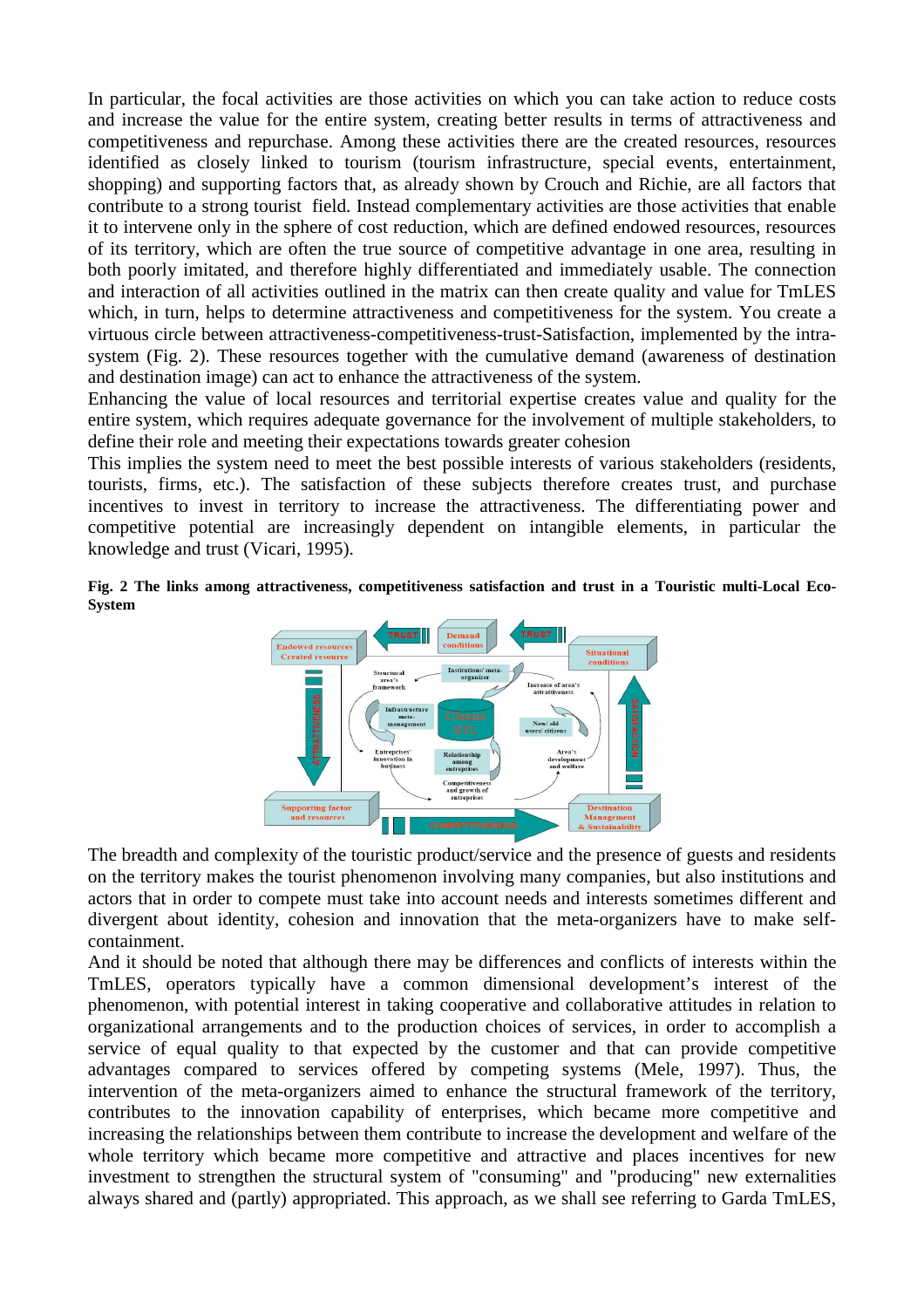allows to take into account the systematic change that is required by international competition to meet growing demand for variety and quality and thus the elongation of the tails of offer and demand. The first thing it refers specifically to the emergence of the phenomenon also in the tourism sector of the so-called "long tail", the second to the demand for multi-tasking (which respond to different expectations and variable in time and space).

These two aspects will be detailed in the following pages, with reference to the case of TmLES of Garda. However, we would say in advance that the "long tail" represents a frequency distribution of demand (behind a branch of hyperbola) with an initial peak of tourists from consolidated few countries that subsequently flattens gradually, including the demand from all other countries According to the model, the latter as a whole should represent a market of larger size than that represented by the traditional countries<sup>6</sup>. In this context a TmLES is even more competitive insofar able to answer to a more segmented demand that is at the same time interconnected by specific nodes that must be gradually identified and activated<sup>7</sup>.



A *matching* between offer and demand, as we shall see, is made more complex by the ongoing transition from local economies focusing on manufacturing economies as tangibles good to intangible-based services supported by externalities of trust, identity and community knowledge between the different actors: residents , users and / or acquired as in the case of tourism.

This requires, as mentioned, an adequate system of matching between all system components to enhance the overall supply, differentiating and amplifying the identity of the individual components. As regards the concept of quality, as mentioned in the introduction, we would consider that this is a broad concept that includes the quality and positioning of individual components, but also (and especially) the overall "ecological multi-local" system, which in turn derives from the connections identified and described in the model.

## **4. Application of the model Turistic MultiLocal Eco-System (TmLES) of Lake Garda**

In this part of the work it is developed empirically the analytical model described above to the case of Multi Local Turistic Eco- System of Garda. This application is the result of a complex research on the structure of offer and demand of tourist services of the multi-regional area of Lake Garda, on the evaluation of strategic behavior of Eco-system, and on developments in relation to institutional and corporate user's changes. Such research weld the traditional macro-sectoral and regional approaches with business and management approaches.

### *4.1 Garda Eco-touristic system: a framework for synthesis*

The Garda system comprises about 40 common (multilocal expression of the three provinces that characterize it) in three different lake shores: that of Brescia, Verona and Trento, that in the last 30 years have greatly diversified their development, learning and adaptation skills to final markets highlighting in particular the most dynamic and more innovative business of the latter two provinces than Brescia. The main features of the Garda system are shown in Table 1:

| Table 1: Features of accomodation capacity and touristic flows of Lake Garda TmLES (2008) |             |                |                |                 |  |
|-------------------------------------------------------------------------------------------|-------------|----------------|----------------|-----------------|--|
|                                                                                           | Total Garda | Ouota % Verona | Ouota % Trento | Ouota % Brescia |  |
| Hotels                                                                                    | .080        | 49             |                |                 |  |

**Table 1: Features of accomodation capacity and touristic flows of Lake Garda TmLES (2008)** 

 $\overline{a}$ <sup>6</sup> In these distributions a population at high frequency (or amplitude) is followed by a population (long tail) at low frequency (or amplitude), which gradually decreases (tail off). For further information on this concept, see Anderson (2006)

<sup>7</sup> For further information on the long tail in tourism see Lew (2008), which explores the relationship between the spread of social networks and the segmentation of the tourist demand.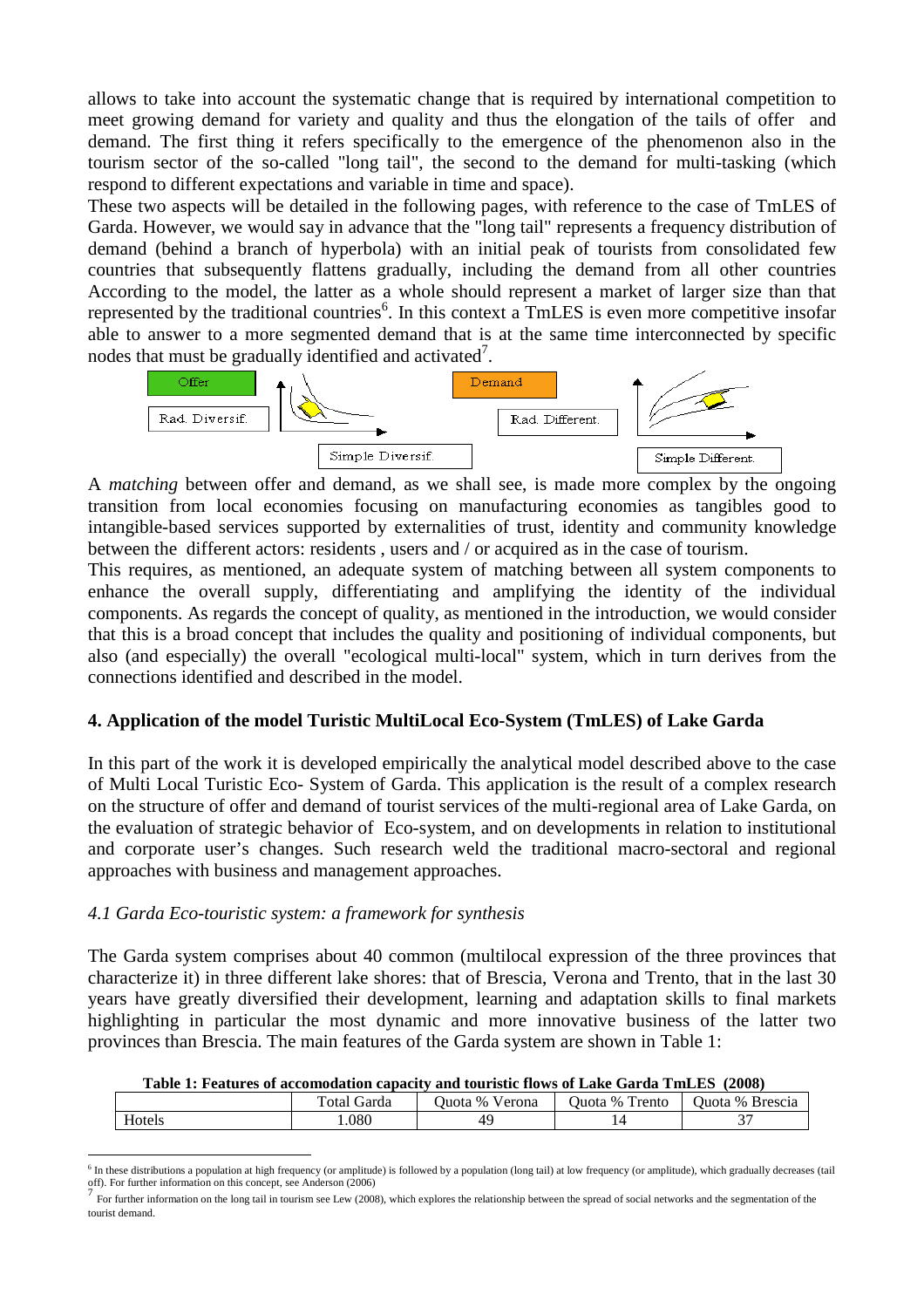| <b>Beds</b>       | 53.580    | 41    | $\overline{ }$ | 40             |
|-------------------|-----------|-------|----------------|----------------|
| Hotel arrivals    | 2.366.908 | .28   | 10.17<br>18.1  | 34.55          |
| Hotel room nigths | .656.587  | 45.44 | 18,74          | 25 O2<br>33.OS |

Source: Lakes Observatory, University of Milan-DEAS- database, Province of Brescia, Trento and Verona *4.2 Data base, methodology and tools used* 

The database on which the analysis of competitiveness of the different shores of Garda Lake is based, is the result of an research desk, who collected and homogenized, existing statistical data from local organizations, from major research institutes and from questionnaires made trough the direct interview and the cawi method to hotel operators and demand<sup>8</sup>. This qualitative and quantitative assessments, referring to a sample of  $180$  hotel units<sup>9</sup> and 222 tourists<sup>10</sup>. In-depth interviews up to 10 local and multilocal authorities were carried out to local associations of hoteliers of the three shores, which are experts in particular of the determinants of destination management. The respondents were asked to express an opinion on certain factors and resources, assigning a score to each variable from 1 to 5. These assessments have been properly drawn up and grouped into categories of variables identified in our model, resulting in an optical benchmarking the lakeshore more competitive.It should be noted in this connection that the answers have some missing and this has influenced the choice of variables examined/considered in the analysis. The analysis of competitiveness is based on:

- a) *Model for quality evaluation of Multi Local Touristic Ecosystem* (shown in Figure 1) which as mentioned, is a descriptive model. In our case, the considered variables are:
	- *Endowed resources* (Climate, Environment, Welcome country, Culture and lore);
	- *Created resources* (Events, Sport & entertainment, Wellness Spa, Wellness facilities, Sport facilities, Shopping);
	- *Supporting factor* (Transport, Public transport, Road conditions and sign, Touristic sign, Parking, Accomodation facilities, Restaurant, Information centre, Cleanliness);
	- *Situational conditions* (Safety, Price competitiveness, Home nearness, Tuoristic centre nearness);
	- *Cumulative demand* (Destination image, Awareness of destination);
	- *Destination management* (Destination management organization, Destination marketing management, Destination policy development, Human resources development, Environmental management);
	- *Sustainability*

The performance considered are:

- The proportion of hotel room nights in the period 2000-2008
- The distribution of hotel room nights by country of origin

# *b) The processes' radar*

The analysis process is based on identifying their score on core activities, which have been mentioned above. As we will see, in the processes' radar will be highlighted levels achieved by the average of hotels of the three sides of the lake and the average estimates of demand. In this way you can think in terms of benchmarking and easily determine the strengths and weaknesses relative and absolute of the considered local systems

 $\overline{a}$ <sup>8</sup> The survey was performed from July 2009 to January 2010.

These are mainly hotels of medium-sized in terms of turnover (38% between  $\epsilon$  250-500 thousand and 30% between  $\epsilon$  500 thousand -1million ) in terms of beds (43%

between 6-15 beds), which reflects the hotel's distribution in the system of Garda lake (46% of hotel belong to the side of Brescia, 41% of Verona and 13% of Trento).<br><sup>10</sup> The sample of tourists include males (46%) and fem majority of participants are well-educated individuals (48% graduates and 41% university graduates) who went to the lake mostly driven by reasons of tourism (82%), with the family (52%) and friends (38%), and which have remained mainly for short periods (weekends, long weekend). The scarce accessibility to the lake by public transport makes the tourist prefers to reach the lake by car (78%). Overall, tourists interviewed were "loyal" to the lake: the majority of them have already been at lake several times (89%) and therefore have a broad knowledge of the portfolio of resources related to the competitiveness of the destination.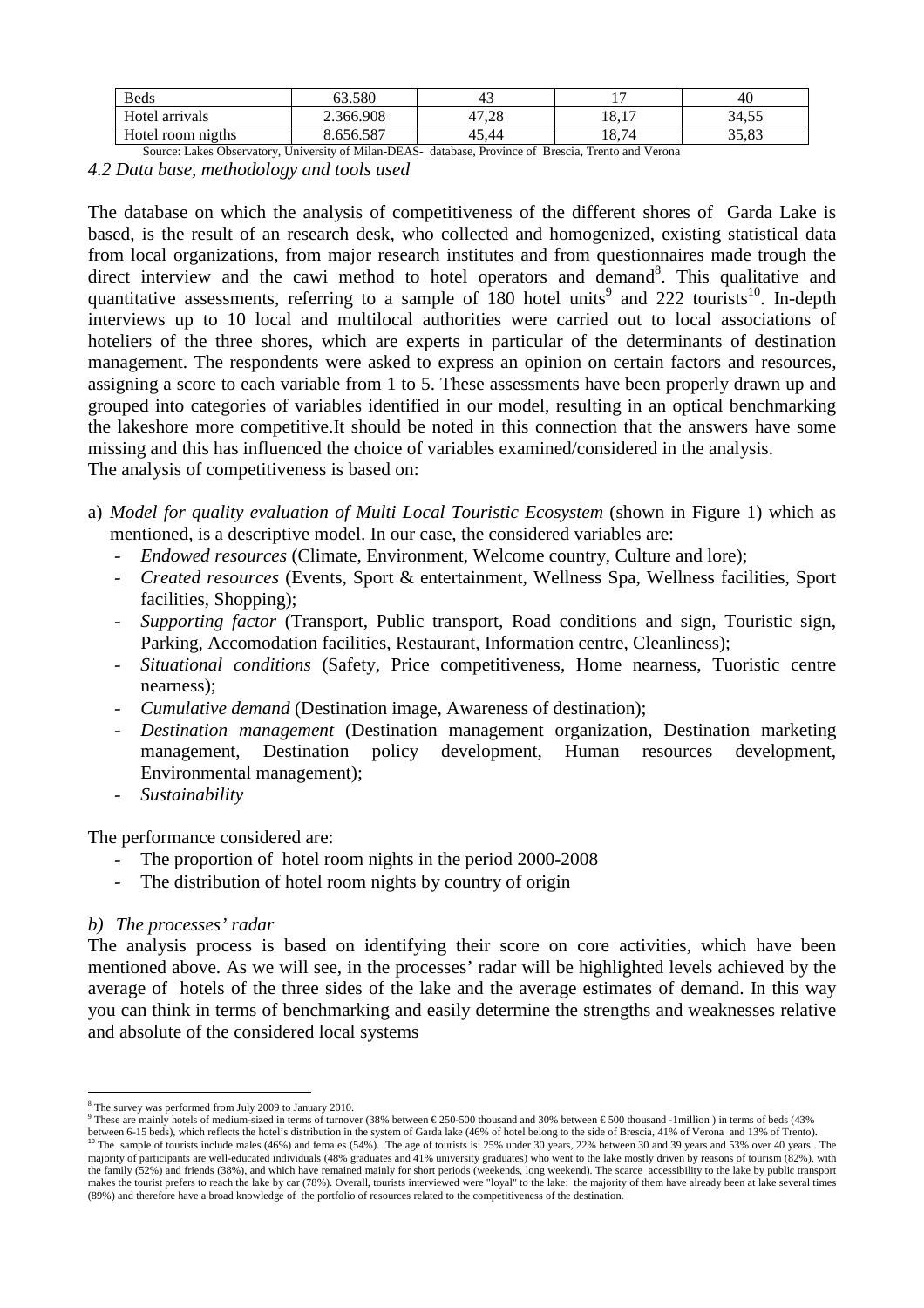c) *Qualitative evaluation of the intensity, frequency and direction of relations*: based on in-depth interviews with key players of the system.

### **4.3 Main Results of the analysis**

*a) the competitive positioning of the three lake shores: through the model for the assessment of Multi Local Touristic Ecosystem's quality* 

As mentioned above, the analysis of the positioning of shores is based on several aspects. For each of them has been calculated to a summary analysis on each shore, reducing them to the corresponding questions. The latter reported the evaluations of players (firms, institutions and associations) on a scale from 1 to 5. For each of the questions was also calculated the average rating. The average ratings on individual applications of each shore have resulted in an additional average for each single item, thus arriving at a final score.

The results are shown below (the complete table with the scores in the appendix 1).

| Table 2: Evaluation of basic activity and focal activity of the three shores of Garda Lake (green<br>score the best, the worst in red) |                |                            |                                                  |  |  |
|----------------------------------------------------------------------------------------------------------------------------------------|----------------|----------------------------|--------------------------------------------------|--|--|
|                                                                                                                                        | <i>Brescia</i> | Verona                     | <i>Trento</i>                                    |  |  |
| <b>Endowed resources</b>                                                                                                               | 3,540365       | 3,625098                   | 3,864203                                         |  |  |
| Created resources                                                                                                                      | 3,059314       | 3.248917                   | 3,176116                                         |  |  |
| <b>Supporting factor</b>                                                                                                               | 3,001347       | 2,90754                    | 3,315448                                         |  |  |
| <b>Situational conditions</b>                                                                                                          | 3,111569       | 3,230866                   | 3,201652                                         |  |  |
| l Cumulative demand                                                                                                                    | 3,27235        | 4,011715                   | 3,762335                                         |  |  |
| <b>Destination management</b>                                                                                                          | 3,168156       | 3,598104                   | 3,447198                                         |  |  |
| <b>Sustainability</b>                                                                                                                  | 3,5232         | 4,1652<br>$\sim$<br>$\sim$ | 4,5268<br>$\mathbf{1}$ $\mathbf{1}$ $\mathbf{1}$ |  |  |

Source: Own calculations

In this regard, must be reported the following: the endowed resources, as highlighted above, are considered by many the main attraction for tourists, taking into account variables such as climate, nature and environment, hospitality and friendliness of the people, culture and local traditions has emerged as the most competitive edge is that of Trentino. This is due to the fact that the bank has directed towards positioning environmentalist, healthy and sporty interests to which have a higher friendlyship. This lake shore also stands to become more competitive with regard to supporting factors (identified by variables such as public and private transport, road signs and roads, parking lots, tourist signs, quality of accommodation and restaurants and points of information), for the greater attention to policies on sustainability, particularly as regards water protection and preservation of natural environments and thus indicating greater action policies and integrated system investments.

Our model shows clearly how the Brescia shore is the least competitive, while it is possible to consider the overall Veronese shore as the most competitive especially in terms of resources created (special events, quality of sports facilities, leisure and shopping) and situational conditions highlighted by security, accessibility and price competitiveness' factors.

Also it appears to have better governance in the tourism sector showing the highest value of destination management and a better approach to tourism demand (destination image and awareness of destination), due most likely to the very varied offer that passes through entertainment, gastronomy, music, culture and healthy activities, influenced by the "system theme parks" and "Wine Roads" which are interwoven between shore and the hinterland of Verona. This offer is helped by a better logistic accessibility and it is among the best configured (see aspects already highlighted, Pilotti, 1996)

It should be noted that the three lake shores of the lake also differ with regard to foreign markets which together account for about 70% of total hotel room nights. In particular, as clearly shown by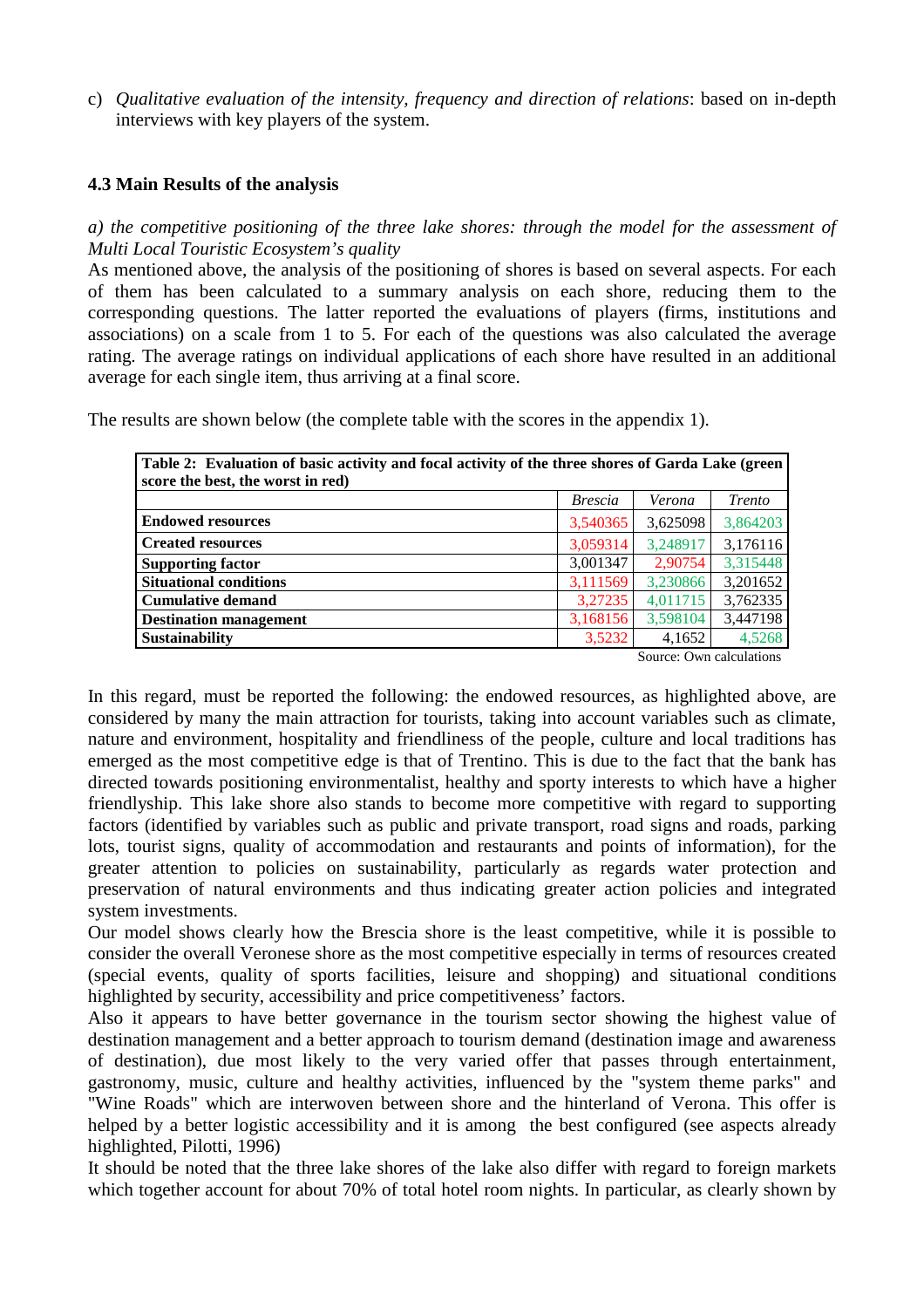the graphs in Brescia side 70% of foreign attendance (1.5 million) is concentrated in three markets: Germany, United Kingdom and Belgium, very similar also in the shore of Trentino 72, 5% of foreign attendance (0.97 million) comes from only three countries: Germany, United Kingdom and Ireland. It thus appears, as described earlier, underestimation of the emerging "long tail".



#### **Fig. 2: Foreign room night distribution by origin country. The "Long Tail"**

Source: Lakes Observatory, University of Milan-DEAS- database of Lombardy Region, Province of Brescia, Trento and Verona

In contrast, in the Verona shore the first three foreign countries (German United Kingdom and Austria) are "only" 54% of the foreign attendance (2.12 million). On that shore there was a substitution effect in demand through greater attention to countries "emerging and new" country, i.e. the identification of "empty of offer" (business opportunities unattended by competitors) of emerging "long tails" (segments of demand, where competition is currently limited, since individually represent modest market share, but together they represent and will represent significant shares) and its opportunities for placement.

The Veronese shore then absorbed the progressive decrease in attendance from the traditional market (most affected by the crisis), only recently turning to the countries of the long tail. Although still in its infancy, in Figure 2 can also be observed trend towards the transformation of the "long tail" into the "fat tail", characterized by increased size of the various markets that make up the long tail, representing further potential growth of the Verona system . In this sense it is possible to interpret the results of our model, which positions it as the more competitive shore (even given its larger market share and greater elasticity of demand for reference), that is directed towards improving performance, although it has not yet exhausted its potential, as it appears from its performance in terms of TOL and average stay, which are still in line with those of other shores.

### *b) the analysis of the three shores through the processes' radar*

Another food for thought also emerges from the comparison of assessments by the demand and operators effectively shown in Figure  $3<sup>11</sup>$ . The analysis is based on identifying their score on the variables described above, suitably standardized.

 $\overline{a}$ <sup>11</sup> We have considered only comparable variables, and among them we took those that the sample interviewed has judged most important.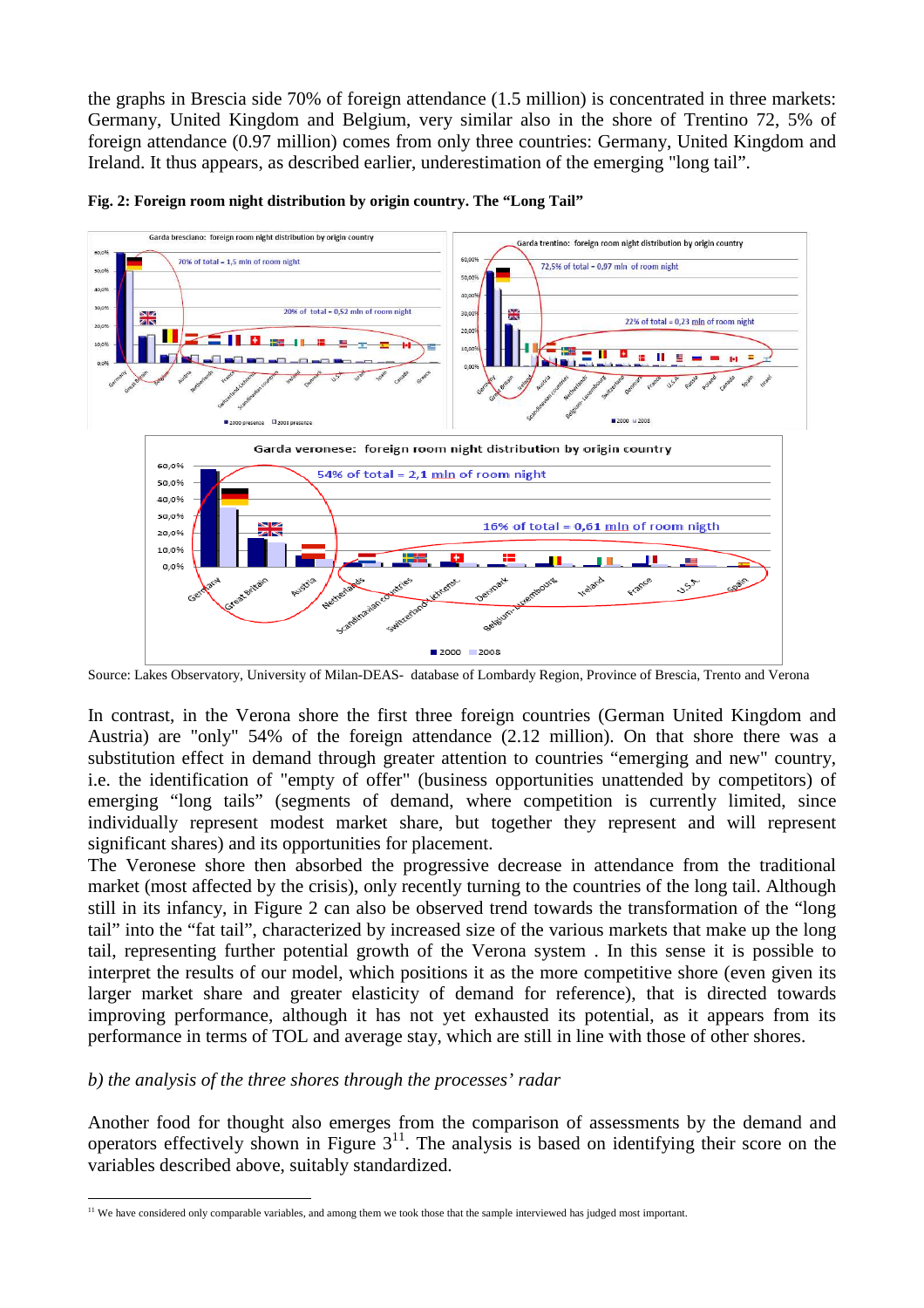In particular it is interesting to note that the hoteliers of the Trentino's shore are more selfconfidence in evaluating the issues related to services and infrastructure of the system as they tend to underestimate their own facilities and catering services. As for the other two sides a substantially better tourist satisfaction in all areas considered is highlighted, particularly the untapped potential not exploited and exploitable by the hotels of the Verona side is greater, confirming the view expressed earlier, that that shore has a large potential for improvement in terms of competitiveness and obtainable performance.

The main result that emerges is that in many cases we are witnessing greater satisfaction of demand over supply: first, as it is known, assesses the attractiveness of the entire system/product, while the individual operators tend to evaluate with a degree of myopia their competitiveness (compared to intra-system). This potential, which should be investigated thoroughly in order to be exploited in its long term scale, confirms the quality and competitiveness of a territorial system is greater than the sum of the quality of individual components.





### *c) Qualitative evaluations of relations*

Interpreting the qualitative assessments regarding the relations of communication / information, equipment and design that each respondent has with other actors in the system (relations between associations and operators, and between organizations, institutions and operators) other interesting thoughts arise in relation to the role of this factor in determining competitiveness.

From a summary of these assessments it emerged as in the Verona side there is greater connectivity, collaboration and communication among various stakeholders, particularly between hotel operators and associations, there is also a good level of dialogue with local authorities. Even from Trentino's shore it emerged a good level of connections; unlike in the Brescia side, there is a low-level relationships, especially with poor communication between hoteliers and associations. This phenomenon confirms how a strong relational network positively affect the competitiveness of local systems and the need to aggregate the various components into a single multi-local touristic Eco-system (the three lake shores) through specific system meta-organizers which exploiting their excellence, developing mechanisms for coo-petition inter and intra system for sustainable governance of the growing competition that has in the "long tail" an initial and significant event.

### **5. Conclusion and issues for further research**

The proposed model for evaluate the competitiveness of a tourism multi-local system assumes that this eco-system is a active container of economic, relational and cognitive dynamics, as well as it is source of specific factors that are relevant to value creation. The total value of this system is greater than the sum of individual factors, since it incorporates the operated of public and private, individual and collective, institutional and non-profit and non-profit actors and influences their relations, defining the internal and external factors of competitiveness and defining the sources of externalities that gradually reproduce and extend the levers of appropriability (Pilotti, 1997).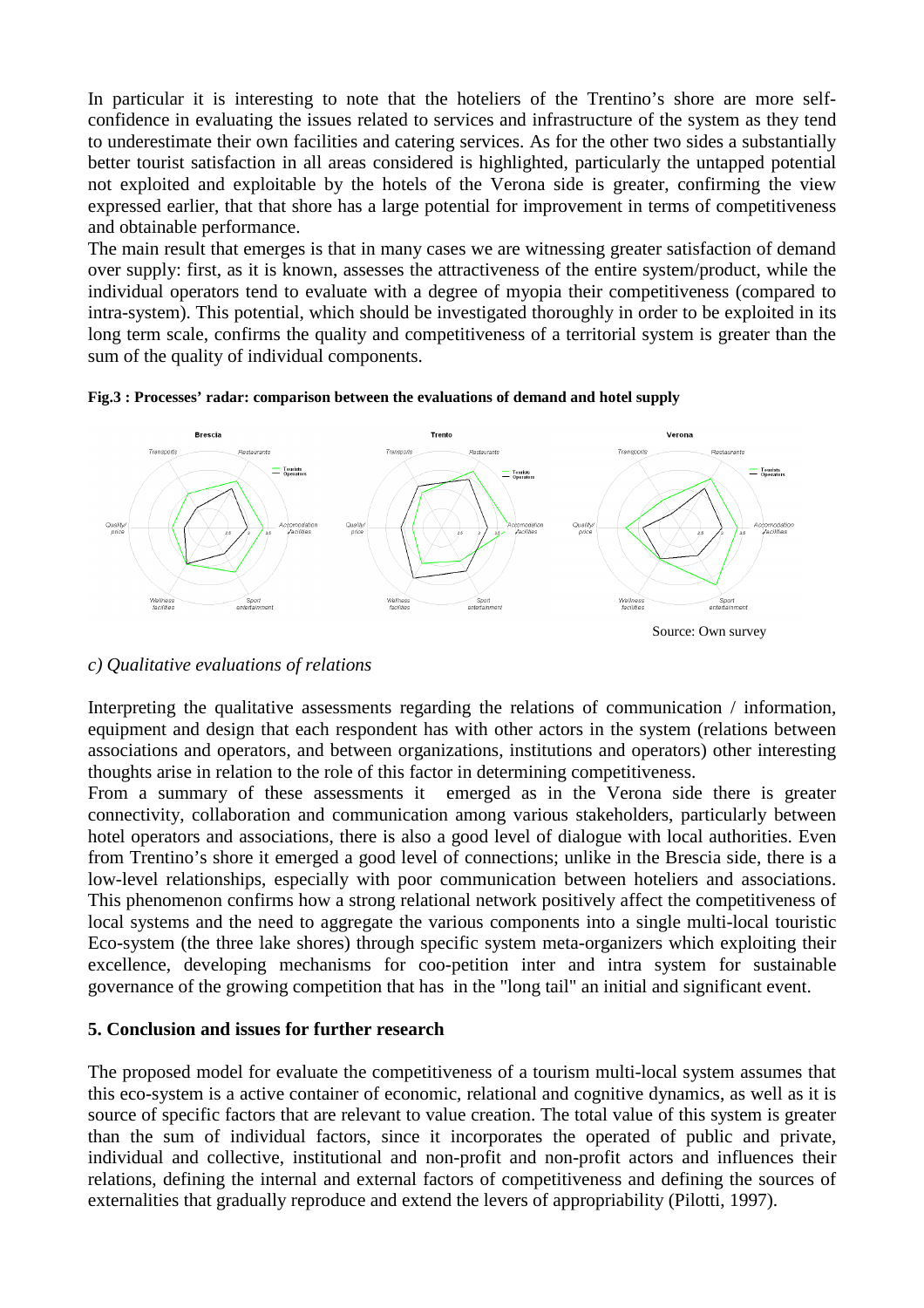Relations system are therefore the basis of the potential competitiveness of tourist multi-local systems, because they establish the capacity to "learn to learn" as an expression of intangible assets that can improve or innovate the adaptation of system actors to environmental, market, technological and organizational evolution of the end users and more generally of all the other stakeholders.

The relationship between resource and users consolidates the system's capacity to produce value from spread externalities and the capacity to compete with other tourist multi-local systems, which differ not only according to endowed resources, but also and mainly according to the quality of active relationships. This approach requires an overall evaluation of the actions, decisions and effects of this subjective and systemic articulation within an economic, institutional and multiterritorial space sufficiently unified and homogeneous, without neglecting the specificities, identity (tangibles and intangibles resource) of each component.

The application of this approach, however limited, to the Garda case has highlighted the potential evaluation of the model, whose implementation, however, requires further investigation. These include in particular the identification of measurable and comparable indicators and over time and space for evaluating objectively:

- The competitiveness of different touristic multilocal systems from a benchmarking point of view not only internal but also external (eg we refer to the degree of symmetry / asymmetry in the division of labor between firms, tourist or otherwise, and the institutional environment of the area;
- the quality of resources and expertise mobilized by the area, in terms of learning skills and innovation and also the allocation of structural resources, such as extra-hotel operation (whose findings are being processing)

This latter approach allows you to implement better integration of the *micro-meso-macro* logic and parallel to increase the knowledge of local contexts, not only from a *static* point of view - in terms of resources and expertise possessed, but also from a *dynamic* point of view - in terms of resources and expertise necessary and compatible and standing (competitive potential) for sustainable development based on territorial vocation and entrepreneurial local system.

This is essential to generate virtuous circles between local and global dimension of tourism in a *Multi-local Touristic Ecosystems*, to sustain their competitiveness to the "external competitors", differentiate their overall offerings, through the continued reconfiguration of its portfolio asset, services, knowledge and relationships as a dynamic ecology.

## **References**

Ancarani F. (1999), "Il marketing territoriale: un nuovo approccio per la valorizzazione delle aree economico-sociali" in *Economia e diritto del terziario*,n. 1.

Anderson, C. (2006) "The Long Tail", *Wired Magazine*, 12-10.

Becattini G., 1998, "*Distretti industriali e Made in Italy -Le basi socioculturali del nostro sviluppo Torino*", Bollati Boringhieri, 1998.

Bramanti A., Maggioni M.A. (1997), "*La dinamica dei sistemi produttivi territoriali: teorie, tecniche, politiche*"*,* Franco Angeli, Milano.

Buhalis, B., (2000) "Marketing the competitive destination of the future", *Tourism Management*, 21, 97-116.

Camagni, R. (2002), "Compétitivité territoriale, milieux locaux et apprentissage collectif: une contre-réflexion critique", in *Milieux innovateurs: théorie et politiques*, Economica, Paris, 2006.

Caroli M. (2009) "Un modello di valutazione della qualità di una destinazione turistica", *Economia dei Servizi*, n.1.

Chon, K. S., and K. J. Mayer (1995). "Destination Competitiveness Models in Tourism and Their application to Las Vegas." *Journal of Tourism Systems and Quality Management*, 1 (2–4): 227–46.

Crouch G.I. Ritchie J.R.B., (2003), "*The competitive destination: a sustainable tourism perspective*", Wallingford, CABI.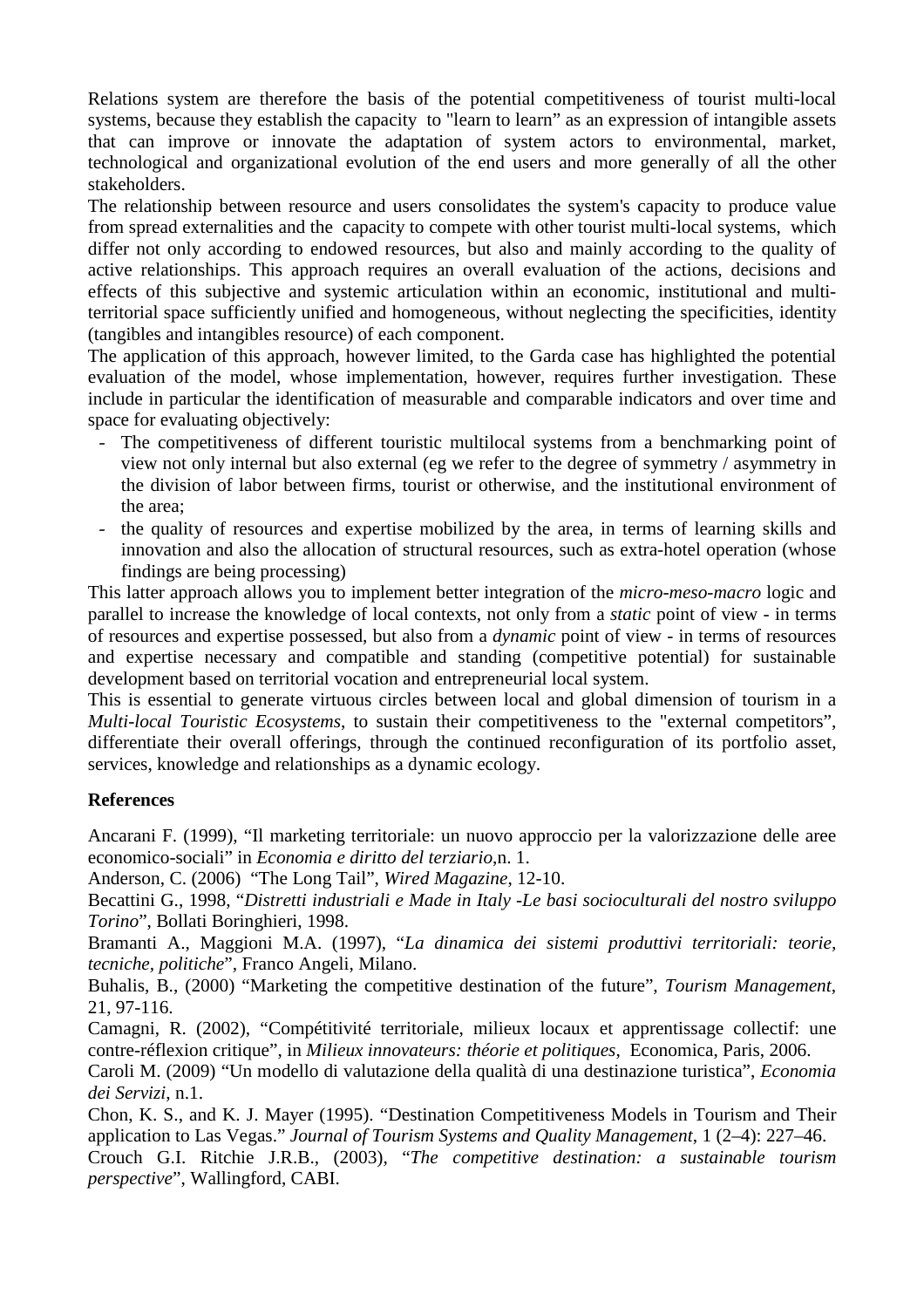Crouch G.I (2006), "Destination competitiveness: insight in to attribute importance", *International conference on trends, impacts and policies on tourism development,* Crete.

Doel, M. A., e Hubbard, P. J., "Taking world cities literally: marketing the city in a global space of flows", in *City*, n. 6, 2002.

Dwyer L., Kim C. (2003), "Destination competitiveness: A model and Determinants", in *Current Issues in Tourism*, Volume 6, Issue 5 October.

Enright, M.J. e Newton, J. (2005) "Determinants of tourism destination competitiveness in Asia Pacific: comprehensiveness and universality". *Journal of Travel Research*, 43: 339-350.

Faulkner, Bill, Martin Oppermann, and Elizabeth Fredline (1999). "Destination competitiveness: An exploratory examination of South Australia's core attractions." *Journal of Vacation Marketing*, 5 (2): 125-139.

Flagestad A., Hope C.A. (2001), "Strategic success in winter sports destinations: a sustainable value creation perspective" in *Tourism management*, vol. 22, n. 5.

Gazzola P., Checchinato F. (2005), "Il marketing per la valorizzazione del territorio: una prospettiva di analisi", *Convegno le tendenze di marketing - Ecòle Supérieure de Commerce de Paris* - EAP, 21-22 gennaio.

Golinelli C.M. (2002), "*Il territorio sistema vitale*", Giappichelli, Torino.

Govers, R. & F.M. Go. (1999), " Achieving Service Quality Through the Application of Importance-Performance Analysis", in *Service Quality and Management* (pp. 161-185).

Grandinetti R., Tabacco R. (2003), "I distretti industriali come laboratori cognitivi", in *Sviluppo Locale*, 10 (22).

Keller P. (1998), "Destination Marketing: strategic questions", in AIEST, *Destination Marketing*, Reports of 48th Congress in Marrakech (Marocco), Publications of the AIEST, vol.40.

Lew A. (2008), "Long tail tourism: new geographies for marketing niche tourism products", *Journal of Travel & Tourism Marketing* , vol. 25.

Marsden D. (1993), "Skill flexibility, labour market structure, training systems and competitiveness" in FORAY D. e FREEMAN C. (1996), "*Technology and the wealth of nations",* Londra: Pinter Publishers.

Mele R. (1997), "La qualità dei servizi turistici", *in Economia, società e Istituzioni*, Convegno Il sistema Turistico, LUISS, Roma.

Mothe, J, and Mallory, GR (2006) "Constructing advantage: distributed innovation and the management of local economic growth'" *Prometheus*, vol. 24, no. 1, pp. 23-36.

Paiola M. (2006), "Eventi culturali e marketing territoriale: un modello relazionale applicato al caso di Brescia", Dipartimento di Economia Aziendale, Università di Brescia, paper n. 55.

Pilotti L. (1997), "La reingegnerizzazione dei servizi locali territoriali di servizio: il caso dell'area turistica e commerciale gardesana*"*, *Commercio, Rivista di economia e politica commerciale n. 60.*

Pilotti L. (2001), "Valore di sistema e rigidità flessibili. La città-territorio verso la virtualità. Competenze, reti multilivello e communities per un valore di sistema tra identità e trasferibilità", *Sviluppo Locale,* VIII, 18, pp. 3-40.

Pilotti L., Rinaldin M. (2002), "Growth vs. development: wealth as better life quality towards an ecology of value", *Human System Management*, 21, pp. 63-80.

Poon, A. (1993). "*Tourism, Technology, and Competitive Strategies*", Cab Intern., Wallingford.

Porter, M.E. (1990, 1998) "*The Competitive Advantage of Nations*", Free Press, New York, 1990.

Ritchie, Brent, Geoffrey Crouch and Simon Hudson (2001). "Developing Operational Measures for the Components of a Destination Competitiveness/Sustainability Model" In *Consumer Psychology of Tourism, Hospitality and Leisure* CABI: Wallingford.

Rispoli M., Tamma M. (1995), "*Risposte strategiche alla complessità: le forme di offerta dei prodotti alberghieri*", Giappichelli, Torino.

Rullani E. (2000), "Contesti che facilitano le relazioni: i meta-organizzatori fra imprese e istituzioni", in *Sinergie*, n. 52.

Senn L. (2002), "New economy, territorio e fiscalità", *Scienze Regionali*, vol. 1, n. 1, 147-156. Valdani E., Guenzi P. (1998), "*Il marketing nei parchi tematici*", EGEA, Milano.